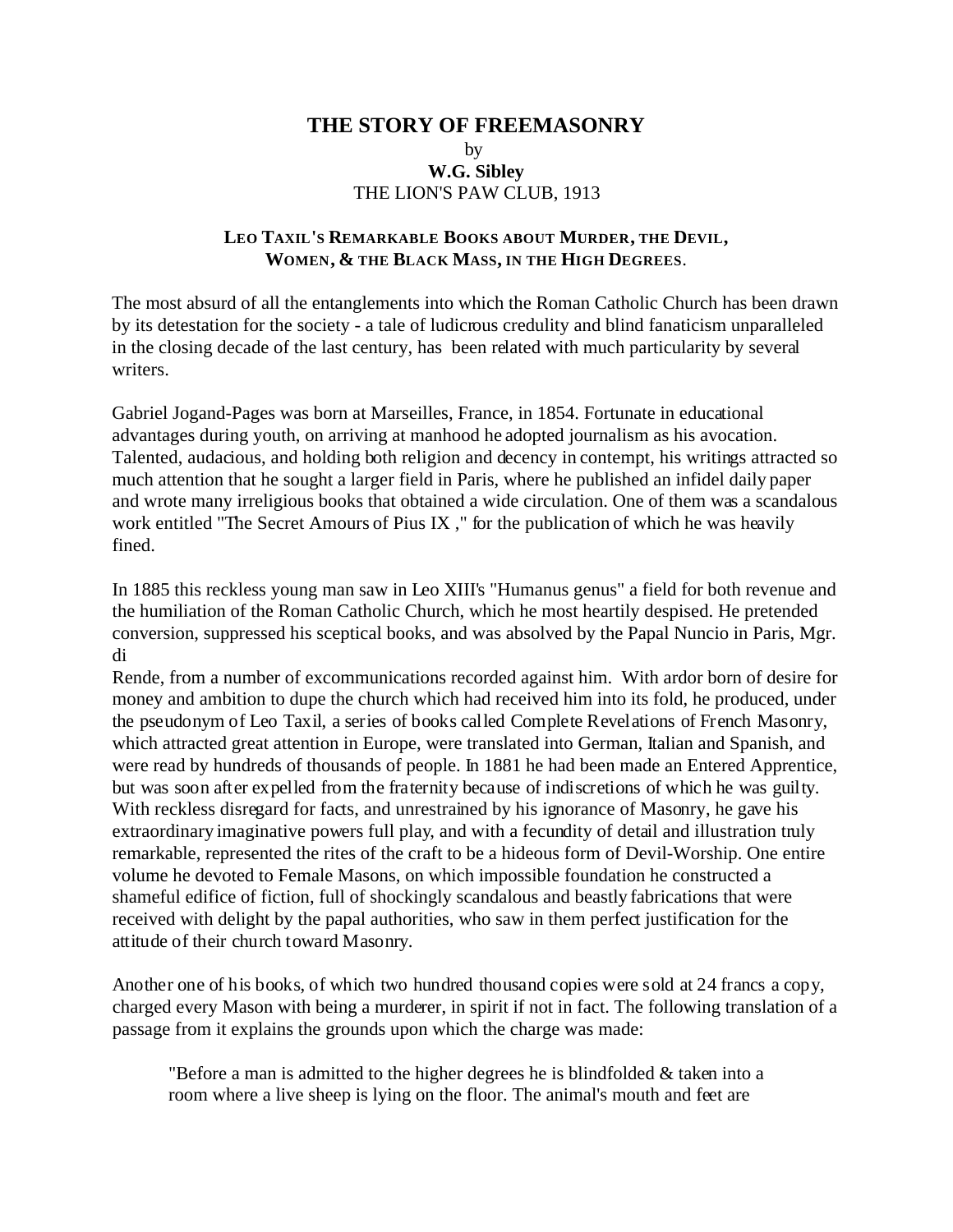secured and it is clean shaven, so that its skin feels to the touch like that of a human being.

"Next to the animal a man is placed, who breathes heavily, feigning to struggle against imaginary enemies. The candidate is given to understand that the sheep's body is that of a disloyal Mason who gave away the secrets of the order and must die according to some ancient law, the candidate being made executioner, as a warning to him.

"Then he is given a big knife, and after some ceremonial is persuaded to 'kill the traitor,' that is, plunge the knife repeatedly into the body of the sheep, which he imagines to be that of an unknown human being, his brother.

"Thus every Mason is a murderer in spirit at least, if not actually, for sometimes treacherous Masons take the place of the animal."

This story drew forth denials from such distinguished Freemasons as Bismarck, the Prince of Wales, and Emperor William I which served greatly to stimulate the sale of the work.

Invigorated by the credulity of his victims, Taxil added Spiritualism to his schedule of Masonic practices and beliefs and told of tables floating in the air and turning into crocodiles at Masonic meetings, and for his supposed revelations was honoured by Pope Leo XIII with the Order of the Holy Sepulchre, a distinguished mark of the high favour of the Roman hierarchy.

High grade Masonry was the most fertile field of Taxil's grotesque falsifications. He made Charleston, South Carolina, the scene of his Luciferan Masonry because it was the home of Albert Pike, whose labours as grand commander of the southern supreme council, for the perfection of the rituals and ceremonials of the Scottish Rite, have been excelled by no man.

Taxil declared that in the solemn recesses of the consistory at Charleston, His Satanic Majesty exhibited himself without disguise - Hoof, Horns, Tail and All, in the exemplification of the high grades. A High Priestess of this Luciferan Masonry was needed and adroitly contrived for the consternation of the Pope and the Public, in the person of "Diana Vaughn." She was said to be the direct descendant of a man to whose embraces the lascivious Venus-Astarte submitted, and whose life had been extended thirty-three years for the propagation of demoniacal designs. As a girl she betrothed herself to the Demon Asmodeus, afterwards appeared before Satan in Charleston, and was by him consecrated as his Masonic high priestess in the presence of Albert Pike!

She possessed supernatural powers, such as the ability to turn herself into liquid and pass through a stone wall, and was a Very Terrible Personage indeed.

All these, and scores of other absurdities were published month after month in Paris, and read with avidity in the Vatican. When the Roman ecclesiastical authorities had been sufficiently horrified by Diana Vaughn's deviltry, Taxil caused her to be "converted" as he himself had been.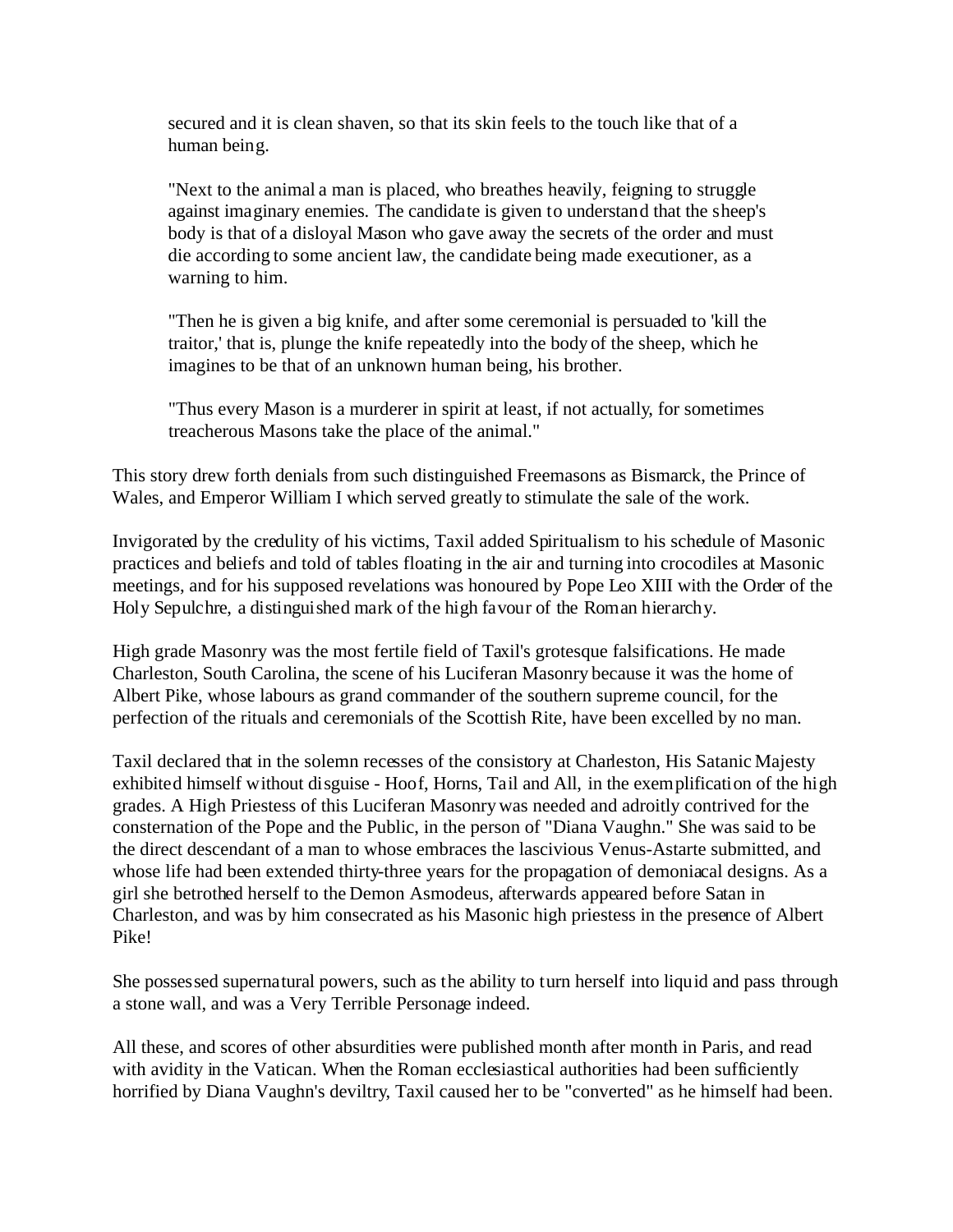This astounding change in a heart familiar with wickedness was alleged to have been caused by Albert Pike ordering her to Spit Upon & Stab a Consecrated Host in one of the Masonic rites, and to utter repulsive blasphemies - deeds which would stir deep resentment in the Pope's breast. Diana refused to comply, repented, and wrote a book which was sent to Leo XIII in 1895, who, by his secretary Mgr. Vicenzo Sardi, wrote a letter thanking her and urging her to continue in her good work against Freemasonry!

One extract, in which Diana describes a Masonic "Black Mass" - one of scores of tales equally preposterous - maybe made from this volume;

"In a thick cloud of perfumes the priest ascends the altar of Satan's Synagogue. On the table is seen a goat with a human face already excited by some preliminary homages, intoxicated by perfumes and adoration.

"The priest opens a box and takes out some wafers.

"The rites performed and the words spoken during the continuance of the magical ceremony are blasphemous in character, and the sacred vessel and its contents are subjected to insult and mockery. The goat plays the infernal part, cursing and reviling, and lastly the following incantation is delivered: Master of the Esclandres, dispenser of the benefits of crime, intendant of sumptuous sins and great vices, sovereign of contempt, preserver of old hatreds and inspirer of vengeance and misdeeds.'

At this ceremony the children of the choir are clad in red and wear scarlet caps surmounted by two horns. They hold black candles in their hands."

Largely as a result of Leo Taxil's voluminous works, one of which has 2,000 pages, the Vatican and it's priesthood throughout Europe were aroused to a sense of impending dangers from the fraternity, and an anti-Masonic Congress was called to meet at Trent in September, 1896, to which Leo XIII

telegraphed his blessing. Its purpose was "to make known to everybody the immense moral and material evil done by Freemasonry to the Church and to society, and to seek a remedy by way of a permanent, international organization against the craft." A thousand delegates from European countries attended, among them being thirty-six Roman Catholic bishops, who found a safe retreat in the marble cathedral of the Austrian city, where Masonic lodges are unknown owing to governmental prohibition, as is also the case in Russia and Poland. Gabriel Jogand-Pages, better known as Leo Taxil, was the hero of the occasion, but his presence did not completely satisfy the congress. Diana Vaughn, who for reasons obvious to Taxil alone, could not appear, was greatly desired, as a suspicion that she was a myth had developed in the public press. The congress, not entirely convinced by the plausible excuses of Taxil, entrusted an investigation of her genuineness to a commission of its members, which of course was unable to secure proof of her existence. The pressure on Monsieur Jogand-Pages finally became so strong that he announced she would appear in the hall of the Geographical Society in Paris on Easter Monday, April 19, 1897.